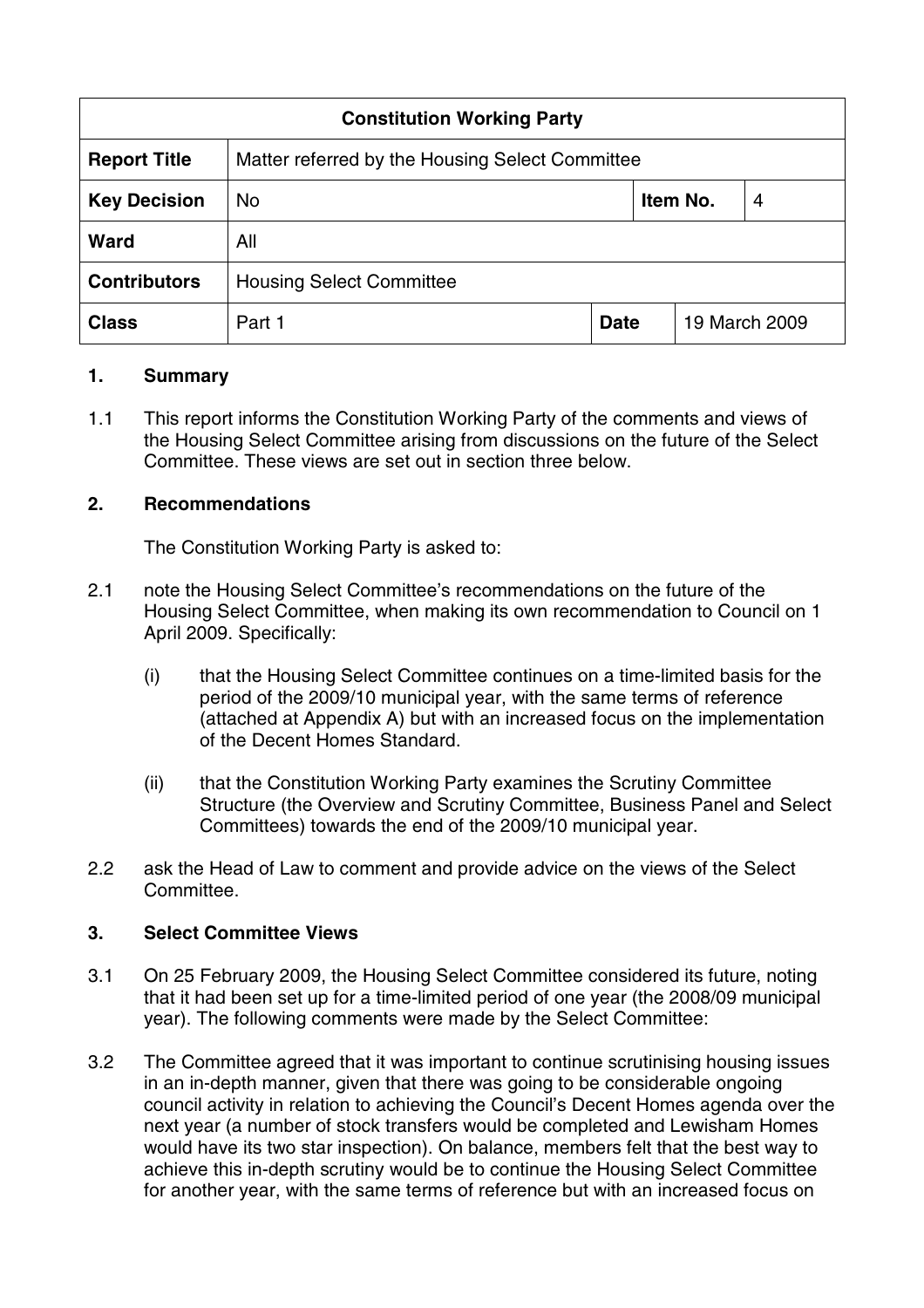the implementation of the Decent Homes Standard. The Committee could then be reviewed at the end of the next municipal year and before the start of the new administration. In relation to this, the Committee felt that it would, in fact, be beneficial for the Constitution Working Party to review the complete Scrutiny Committee Structure (the Overview and Scrutiny Committee, Business Panel and Select Committees), with cross-party input.

3.3 The Committee was also in agreement that site visits were an important element of the Housing Select Committee's work and that, if possible, meetings should be held in the community, outside the Civic Suite.

# **4. Financial Implications**

Should the Housing Select Committee be continued the cost would be met from existing budgets.

## **5. Legal Implications**

5.1 The continuation of the Housing Select Committee on a time-limited basis for the period of the 2009/10 municipal year, with the same terms of reference does not pose any constitutional problems. The constitution states that:

"From time to time, the Council may want to make changes to its overview and scrutiny arrangements. For example, it may wish to appoint time limited select committees to examine particular issues in depth, alter the terms of reference of existing select committees or the business panel, or change their constitution. Changes to the overview and scrutiny arrangements will not be considered to be a change to the Constitution which would require consultation unless any of the following criteria are met:

(a) the number of scrutiny select committees in total would fall to less than four, or rise to more than ten;

(b) the number of places on any select committee would fall to less than five;

(c) the terms of reference and or composition of the business panel would change in a manner other than to effect a change which in the opinion of the Monitoring Officer is minor. Changes in the composition of the business panel to reflect changes made under (a) or (b) will not require consultation."

## **BACKGROUND PAPERS**

• Review of the Housing Select Committee – report to the Housing Select Committee on 25 February 2009

If you have any queries on this report, please contact Charlotte Dale, Scrutiny Manager (020831 49534) or Kevin Flaherty, Head of Business & Committee (020831 49327).